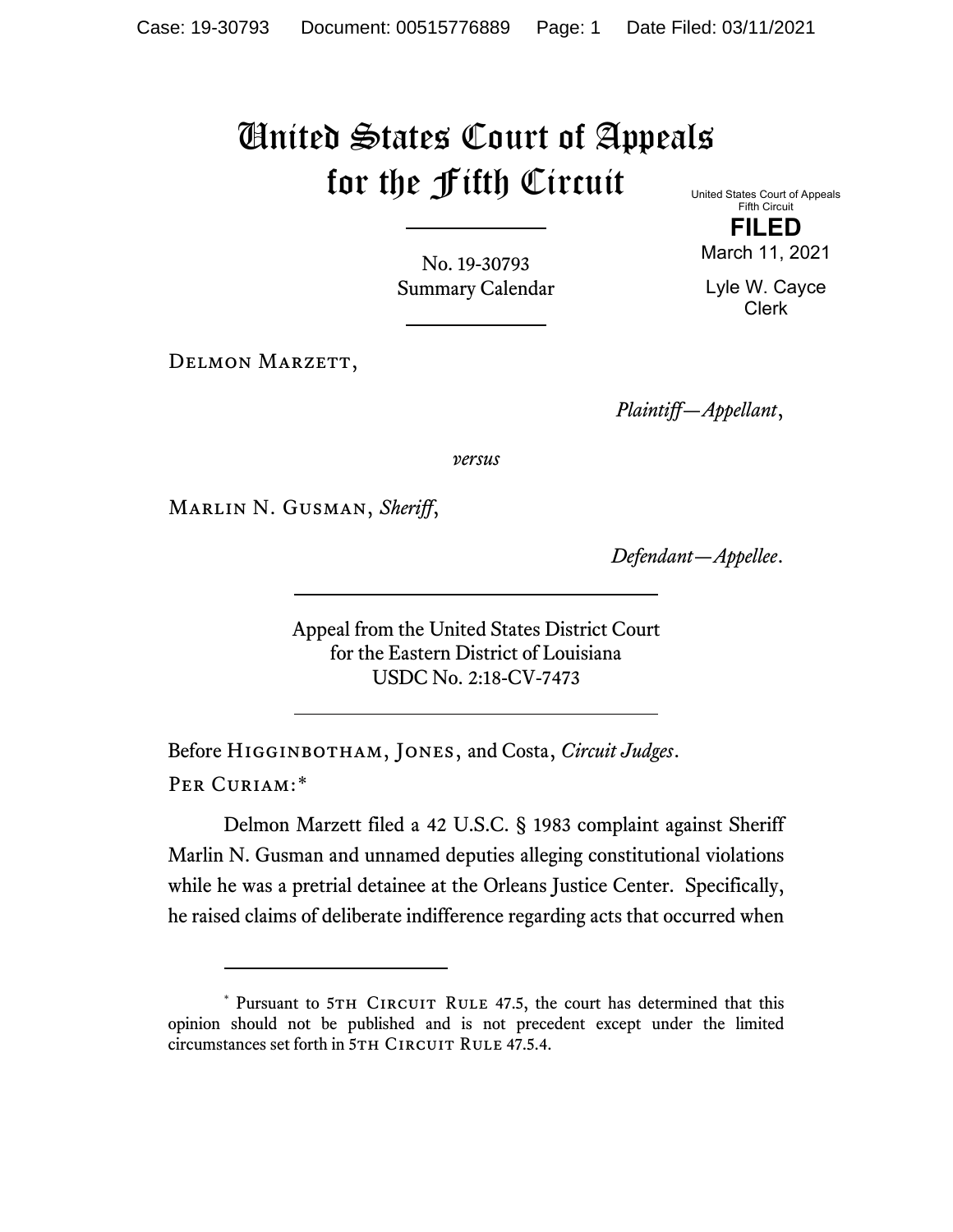## No. 19-30793

he was transported to the courthouse for a detention hearing. He also raised claims relating to the alleged lack of medical care following his injury that occurred during the transportation.

The magistrate judge (MJ) found that because the unnamed deputies were not properly named as defendants, those claims were subject to dismissal. Regarding the claims against Sheriff Gusman, the MJ found that Marzett failed to identify any personal involvement by Sheriff Gusman and that § 1983 relief did not allow for supervisory liability. To the extent Marzett alleged a negligent failure to train on the part of Sheriff Gusman regarding the incident surrounding his transportation to the courthouse, the MJ stated that there was no allegation that Sheriff Gusman had any type of knowledge of a pattern of similar incidents. Further, the MJ determined that there was no allegation or evidence that the alleged constitutional violation was the highly predictable consequence of a failure to train. To the extent Marzett raised claims of inadequate medical care against Sheriff Gusman, the MJ determined that Sheriff Gusman was not the proper defendant. Therefore, the MJ granted summary judgment in favor of Sheriff Gusman and dismissed all of Marzett's claims with prejudice.

We review de novo the district court's summary judgment ruling. *Hyatt v. Thomas*, 843 F.3d 172, 176 (5th Cir. 2016). Summary judgment is appropriate "if the movant shows that there is no genuine dispute as to any material fact and the movant is entitled to judgment as a matter of law." FED. R. CIV. P. 56(a); *see Washburn v. Harvey*, 504 F.3d 505, 508 (5th Cir. 2007).

In his brief, Marzett argues in conclusory fashion that he raised facts establishing a genuine dispute as to a material fact and that Sheriff Gusman was liable for failing to train employees. He fails to identify these facts or present any meaningful argument regarding the MJ's reasons for dismissing